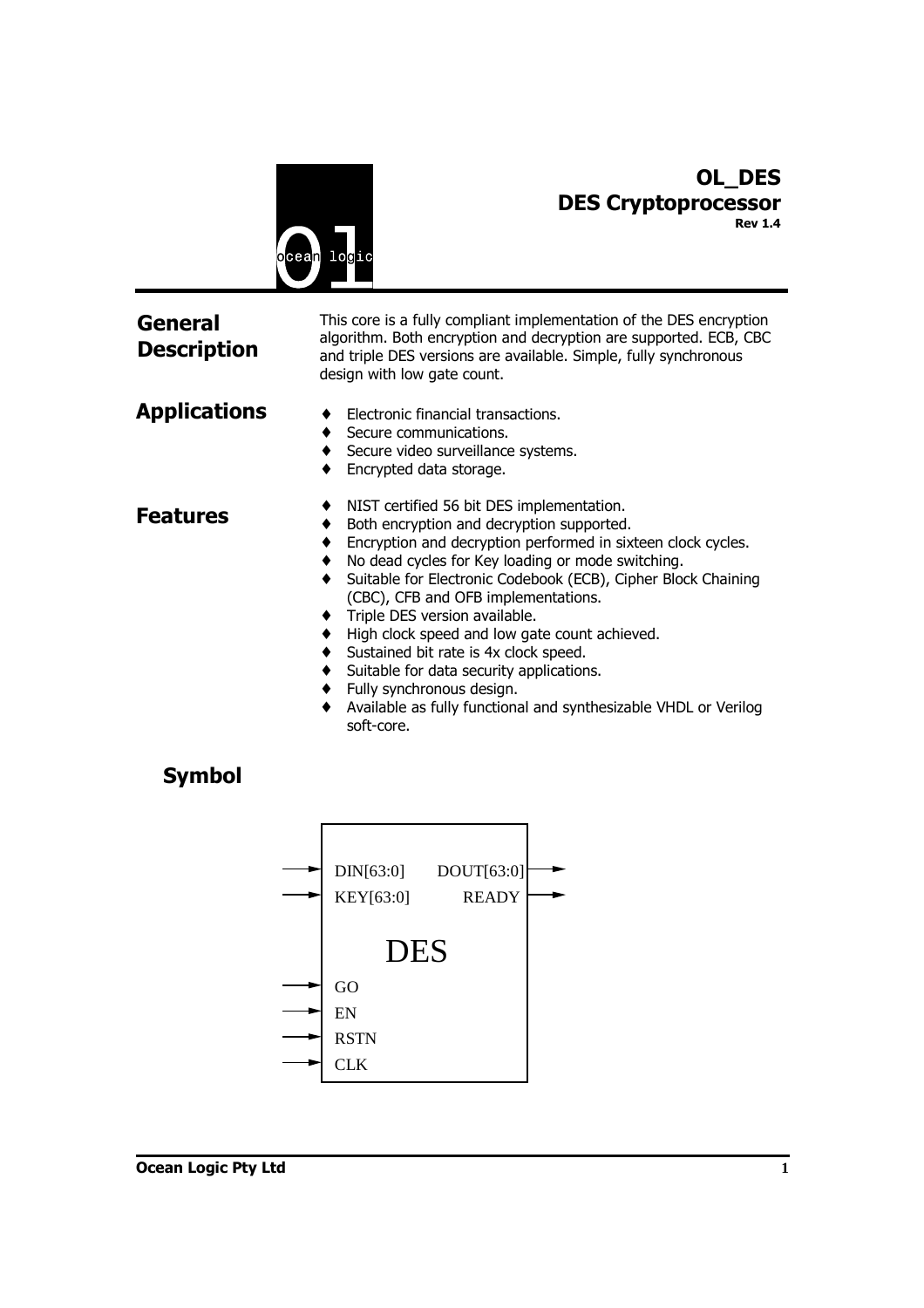# **Pin Description**

| <b>Name</b>  | <b>Type</b> | <b>Description</b>                                       |  |
|--------------|-------------|----------------------------------------------------------|--|
| <b>RSTN</b>  | Input       | Core reset, active low.                                  |  |
| <b>CLK</b>   | Input       | Core clock signal.                                       |  |
| EN           | Input       | Synchronous enable signal. When LOW the core ignores all |  |
|              |             | its inputs and all its outputs must be ignored           |  |
| GO           | Input       | Activates encryption or decryption.                      |  |
| E D          | Input       | Selects encryption or decryption.                        |  |
| KEY[63:0]    | Input       | Input key.                                               |  |
| DIN[63:0]    | Output      | Input data.                                              |  |
| DOUT[63:0]   | Output      | Output data.                                             |  |
| <b>READY</b> | Output      | Output data valid.                                       |  |

# **General Description**

The X DES core is a fully compliant hardware implementation of the DES algorithm, suitable for a variety of applications.

The DES algorithm is the result of a joint effort of IBM and the NSA and was adopted as a federal standard in November 1974. It is a block cipher that encrypts and decrypts data in 64 bit blocks using a 56 bit key. The block diagram is shown in Figure 1.



**Figure 1** Block Diagram for the DES Engine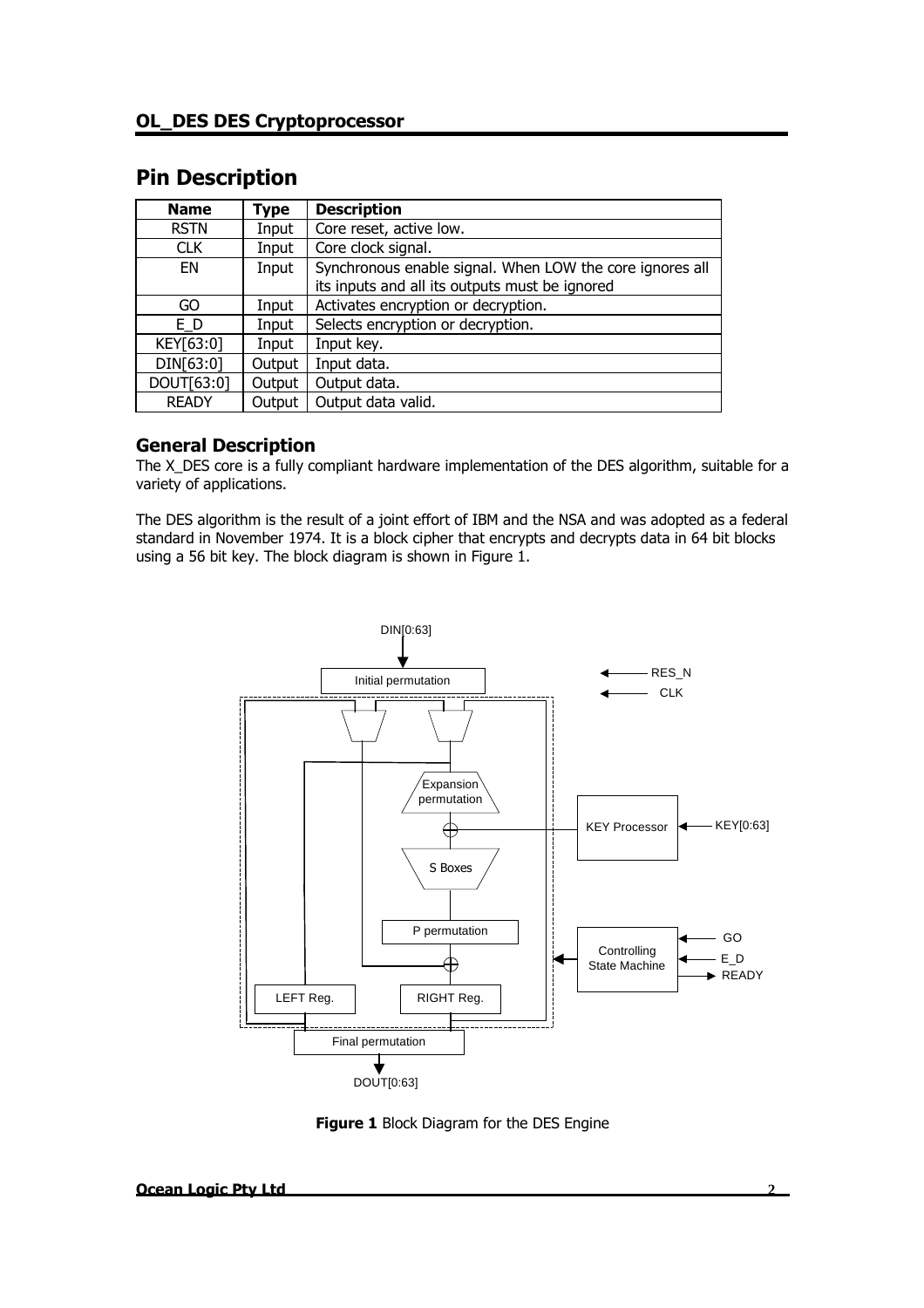## **OL\_DES DES Cryptoprocessor**

After an initial permutation, the input data is split into two 32 bit words, left and right. This is followed by 16 rounds of identical operations.

The right word is processed with an expansion permutation and XORed with the processed key, followed by the S boxes substitution. The output of the S boxes is permuted and then XORed with the left word.

The result is used to update the right word register at the end of each round. Also, the previous right word is stored in the left word register. The processed key changes at each round as well, thanks to shifts and permutation operations.

At the end of the 16 rounds the left and right words are reassembled together and passed through the inverse of the initial permutation.

#### **Functional Description**

Encryption or decryption is selected by the E\_D signal. If this signal is high, the core performs encryption, otherwise decryption is performed.

Rising input on the GO port triggers the beginning of a cryptographic operation on the data DIN using the KEY as key.

Only 56 of the 64 bits of the KEY input port are considered by the core, according to the DES algorithm. Every eighth bit is ignored from the KEY input.

After 16 clock cycles, the READY output indicates that the output value DOUT is valid. The core is immediately ready for another operation so that a throughput of 64 bits every 16 cycles can be sustained. The timing is shown in **Error! Not a valid bookmark self-reference.**.



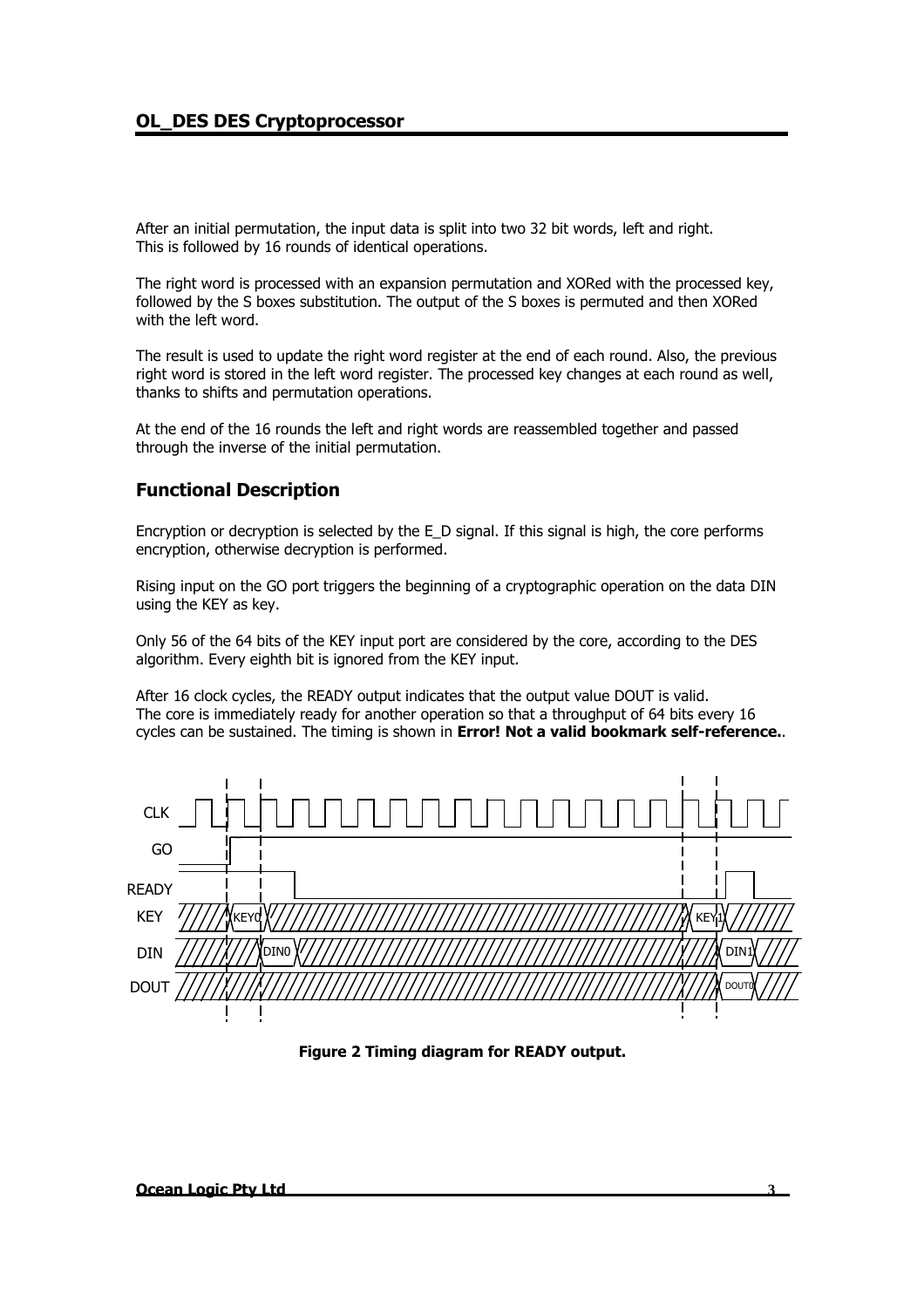# **OL\_DES DES Cryptoprocessor**

The core ignores the DIN and KEY inputs, except when highlighted in the timing diagram. This diagram shows that the core has no dead cycles and that it is possible to change the key as well as the input data, every 16-clock cycles as shown in Figure 3.



**Figure 3. Timing diagram for no dead cycles. DOUT<sup>1</sup> is the previous DOUT.** 

Switching mode from encryption to decryption or vice-versa can be done with no dead cycles when providing a new key as shown in Figure 4.



#### **Figure 4 Switching mode from encryption to decryption and vice-versa**

As can be seen from the timing diagram above, the decryption key DKEY is inputted one cycle before the result, EDOUT from a previous encryption operation.

The lack of dead cycles allows the core to sustain the theoretical bit rate of  $4 \times$  clock rate, regardless of the cryptographic operation being performed.

A cryptographic operation can be aborted at any time by lowering the GO signal.

The core can be asynchronously resetted by lowering the RSTN input port.